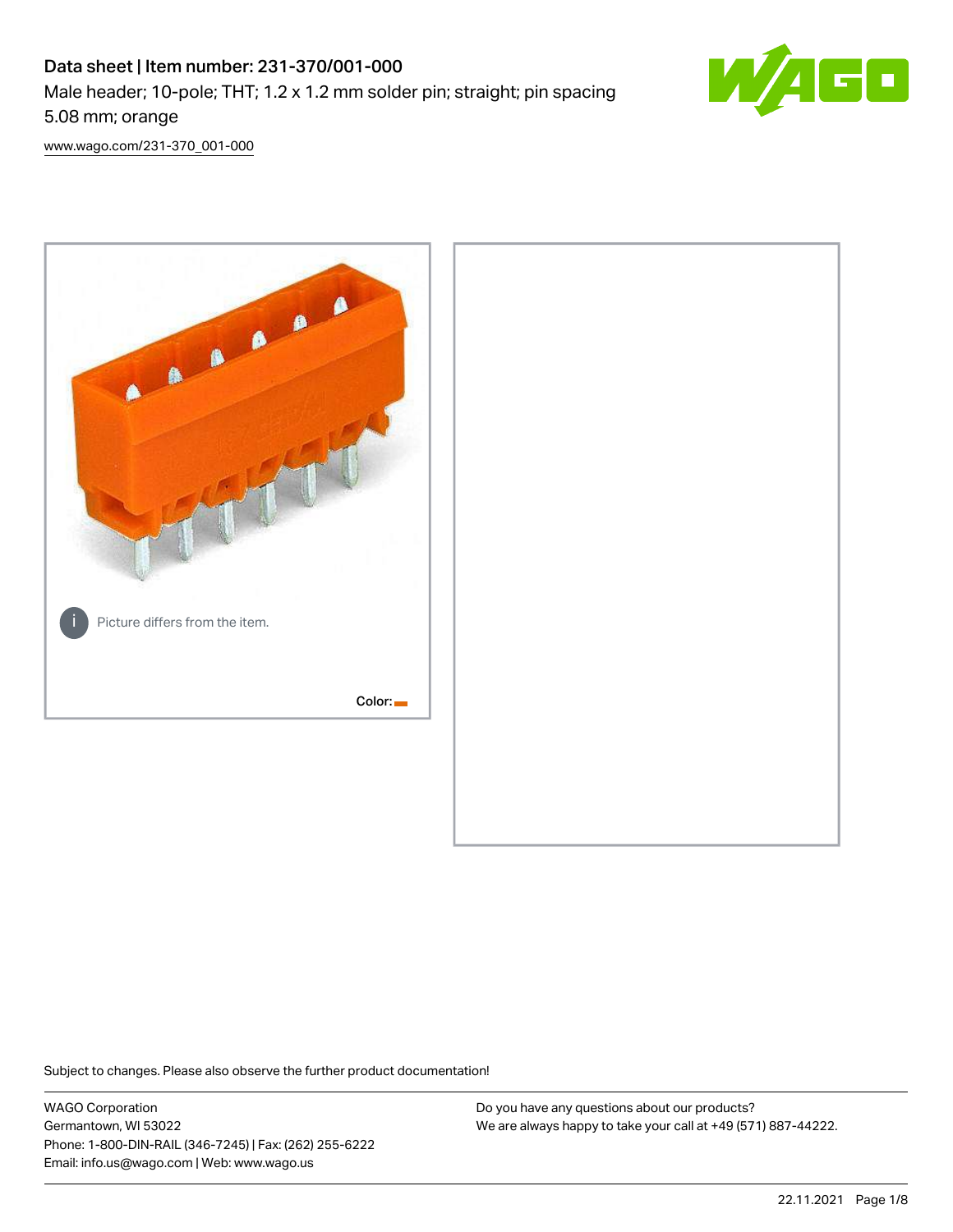

Dimensions in mm

 $L =$  (pole no.  $-1$ ) x pin spacing  $+8.2$  mm

#### Item description

- **Horizontal or vertical PCB mounting via straight or angled solder pins**
- 1.2 x 1.2 mm solder pins allow nominal current up to 16 A, enhancing stability of shorter headers
- $\blacksquare$ With coding fingers

### Data Notes

Safety information 1 The MCS – MULTI CONNECTION SYSTEM includes connectors

Subject to changes. Please also observe the further product documentation!  $\nu$ 

WAGO Corporation Germantown, WI 53022 Phone: 1-800-DIN-RAIL (346-7245) | Fax: (262) 255-6222 Email: info.us@wago.com | Web: www.wago.us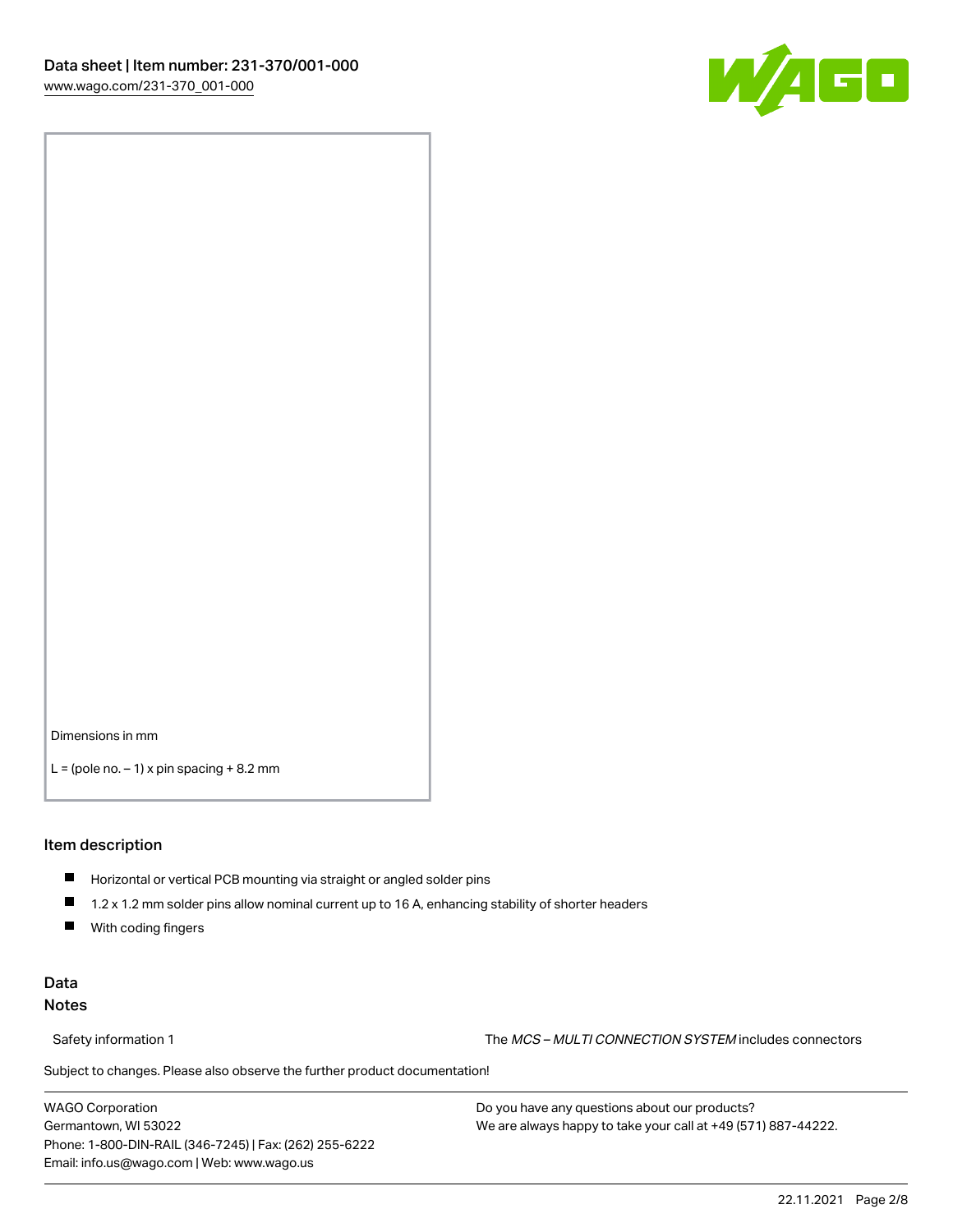

without breaking capacity in accordance with DIN EN 61984. When

|           | used as intended, these connectors must not be connected<br>/disconnected when live or under load. The circuit design should<br>ensure header pins, which can be touched, are not live when<br>unmated.                                                             |
|-----------|---------------------------------------------------------------------------------------------------------------------------------------------------------------------------------------------------------------------------------------------------------------------|
| Variants: | Other pole numbers<br>3.8 mm pin projection for male headers with straight solder pins<br>Gold-plated or partially gold-plated contact surfaces<br>Other versions (or variants) can be requested from WAGO Sales or<br>configured at https://configurator.wago.com/ |

## Electrical data

### IEC Approvals

| Ratings per                 | IEC/EN 60664-1                                            |
|-----------------------------|-----------------------------------------------------------|
| Rated voltage (III / 3)     | 250 V                                                     |
| Rated surge voltage (III/3) | 4 <sub>k</sub> V                                          |
| Rated voltage (III/2)       | 320 V                                                     |
| Rated surge voltage (III/2) | 4 <sub>k</sub> V                                          |
| Nominal voltage (II/2)      | 630 V                                                     |
| Rated surge voltage (II/2)  | 4 <sub>k</sub> V                                          |
| Rated current               | 16A                                                       |
| Legend (ratings)            | (III / 2) ≙ Overvoltage category III / Pollution degree 2 |

### UL Approvals

| Approvals per                  | UL 1059 |
|--------------------------------|---------|
| Rated voltage UL (Use Group B) | 300 V   |
| Rated current UL (Use Group B) | 15 A    |
| Rated voltage UL (Use Group D) | 300 V   |
| Rated current UL (Use Group D) | 10 A    |

## Ratings per UL

| Rated voltage UL 1977 | 600 V |
|-----------------------|-------|
| Rated current UL 1977 |       |

## CSA Approvals

| Approvals per                   | ~~    |
|---------------------------------|-------|
| Rated voltage CSA (Use Group B) | 3UU 1 |

Subject to changes. Please also observe the further product documentation!

| <b>WAGO Corporation</b>                                | Do you have any questions about our products?                 |
|--------------------------------------------------------|---------------------------------------------------------------|
| Germantown, WI 53022                                   | We are always happy to take your call at +49 (571) 887-44222. |
| Phone: 1-800-DIN-RAIL (346-7245)   Fax: (262) 255-6222 |                                                               |
| Email: info.us@wago.com   Web: www.wago.us             |                                                               |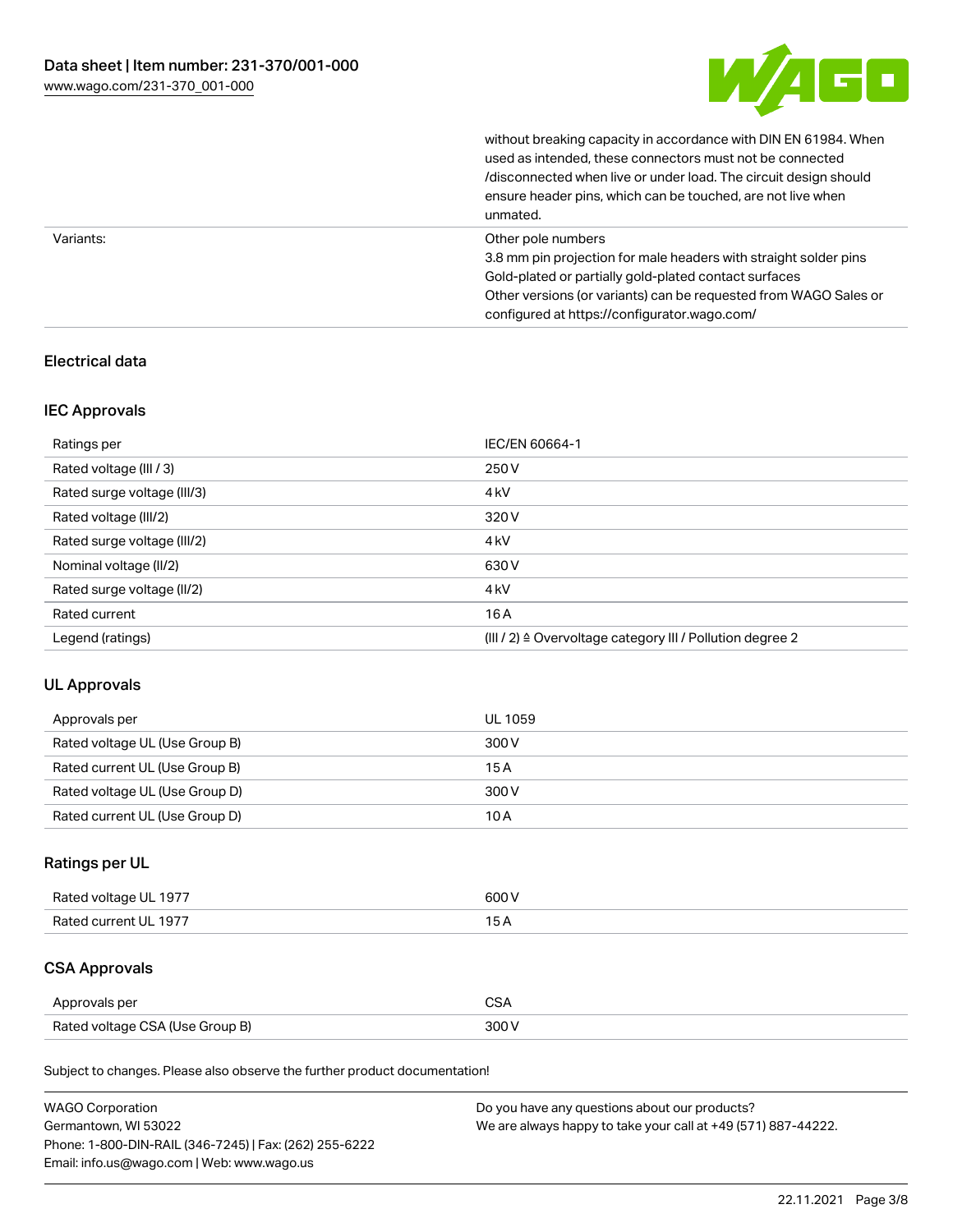[www.wago.com/231-370\\_001-000](http://www.wago.com/231-370_001-000)



| Rated current CSA (Use Group B) | 15 A  |
|---------------------------------|-------|
| Rated voltage CSA (Use Group D) | 300 V |
| Rated current CSA (Use Group D) | 10 A  |

#### Connection data

| Total number of potentials |  |
|----------------------------|--|
| Number of connection types |  |
| Number of levels           |  |

## Connection 1

| Number of poles |  |
|-----------------|--|
|                 |  |

### Physical data

| Pin spacing                          | 5.08 mm / 0.2 inch    |
|--------------------------------------|-----------------------|
| Width                                | 53.92 mm / 2.123 inch |
| Height                               | 17 mm / 0.669 inch    |
| Height from the surface              | 12 mm / 0.472 inch    |
| Depth                                | 8.4 mm / 0.331 inch   |
| Solder pin length                    | $5 \,\mathrm{mm}$     |
| Solder pin dimensions                | $1.2 \times 1.2$ mm   |
| Drilled hole diameter with tolerance | $17^{(+0.1)}$ mm      |

### Plug-in connection

| Contact type (pluggable connector) | Male connector/plug |
|------------------------------------|---------------------|
| Connector (connection type)        | for PCB             |
| Mismating protection               | No                  |
| Mating direction to the PCB        | 90°                 |
| Locking of plug-in connection      | Without             |

## PCB contact

| PCB Contact                         | THT                                      |
|-------------------------------------|------------------------------------------|
| Solder pin arrangement              | over the entire male connector (in-line) |
| Number of solder pins per potential |                                          |

Subject to changes. Please also observe the further product documentation!

WAGO Corporation Germantown, WI 53022 Phone: 1-800-DIN-RAIL (346-7245) | Fax: (262) 255-6222 Email: info.us@wago.com | Web: www.wago.us Do you have any questions about our products?

We are always happy to take your call at +49 (571) 887-44222.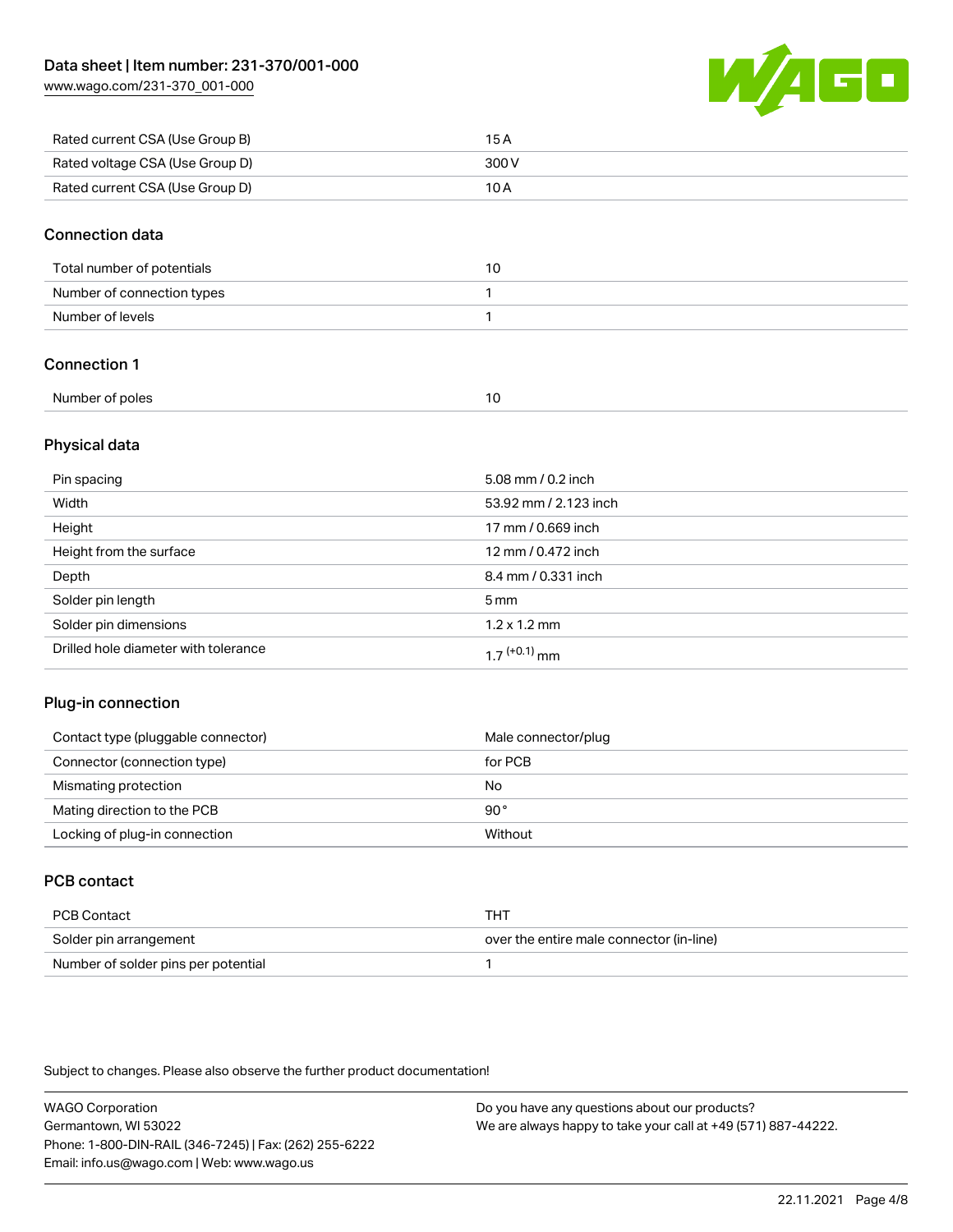

#### Material data

| orange                                 |
|----------------------------------------|
|                                        |
| Polyamide (PA66)                       |
| V <sub>0</sub>                         |
| Electrolytic copper (E <sub>Cu</sub> ) |
| tin-plated                             |
| $0.059$ MJ                             |
| 3.9g                                   |
|                                        |

### Environmental requirements

| Limit temperature range | . +100 °C<br>-60 |
|-------------------------|------------------|
|-------------------------|------------------|

## Commercial data

| Product Group         | 3 (Multi Conn. System) |
|-----------------------|------------------------|
| PU (SPU)              | 100 Stück              |
| Packaging type        | box                    |
| Country of origin     | DE                     |
| <b>GTIN</b>           | 4044918929752          |
| Customs tariff number | 8536694040             |

#### Approvals / Certificates

#### Country specific Approvals

| Logo | Approval                                     | <b>Additional Approval Text</b> | Certificate<br>name |
|------|----------------------------------------------|---------------------------------|---------------------|
|      | CВ<br><b>DEKRA Certification B.V.</b>        | IEC 61984                       | NL-39756            |
|      | <b>CSA</b><br>DEKRA Certification B.V.       | C <sub>22.2</sub>               | 1466354             |
| EMA  | <b>KEMA/KEUR</b><br>DEKRA Certification B.V. | EN 61984                        | 2190761.01          |

#### Ship Approvals

Subject to changes. Please also observe the further product documentation!

| <b>WAGO Corporation</b>                                | Do you have any questions about our products?                 |
|--------------------------------------------------------|---------------------------------------------------------------|
| Germantown, WI 53022                                   | We are always happy to take your call at +49 (571) 887-44222. |
| Phone: 1-800-DIN-RAIL (346-7245)   Fax: (262) 255-6222 |                                                               |
| Email: info.us@wago.com   Web: www.wago.us             |                                                               |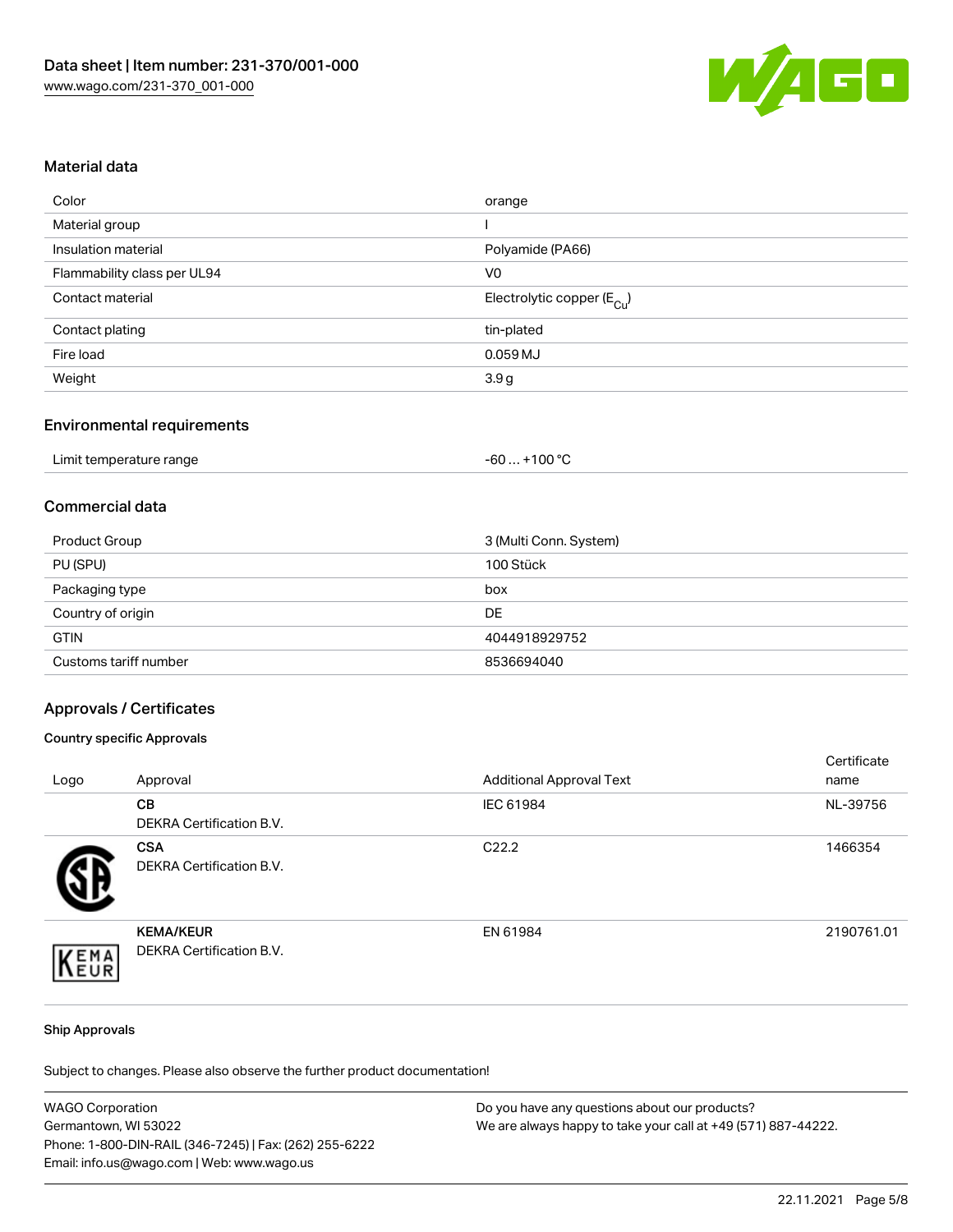[www.wago.com/231-370\\_001-000](http://www.wago.com/231-370_001-000)



| Logo                | Approval                                  | <b>Additional Approval Text</b> | Certificate<br>name               |
|---------------------|-------------------------------------------|---------------------------------|-----------------------------------|
| ABS                 | <b>ABS</b><br>American Bureau of Shipping | $\overline{\phantom{0}}$        | $19-$<br>HG1869876-<br><b>PDA</b> |
| <b>UL-Approvals</b> |                                           |                                 | Certificate                       |
| Logo                | Approval                                  | <b>Additional Approval Text</b> | name                              |
|                     | UL<br>UL International Germany GmbH       | <b>UL 1977</b>                  | E45171                            |



## **Counterpart**



Item no.231-310/026-000 1-conductor female connector; CAGE CLAMP®; 2.5 mm<sup>2</sup>; Pin spacing 5.08 mm; 10-pole; 2,50 mm<sup>2</sup>; orange [www.wago.com/231-310/026-](https://www.wago.com/231-310/026-000) [000](https://www.wago.com/231-310/026-000)

#### Optional accessories

| Coding                                   |                                                                  |            |                      |                      |
|------------------------------------------|------------------------------------------------------------------|------------|----------------------|----------------------|
| Intermediate plate                       |                                                                  |            |                      |                      |
|                                          | Item no.: 231-500<br>Spacer; for formation of groups; light gray |            |                      | www.wago.com/231-500 |
| Coding                                   |                                                                  |            |                      |                      |
|                                          | Item no.: 231-129<br>Coding key; snap-on type; light gray        |            | www.wago.com/231-129 |                      |
| <b>Downloads</b><br><b>Documentation</b> |                                                                  |            |                      |                      |
| <b>Additional Information</b>            |                                                                  |            |                      |                      |
| Technical explanations                   |                                                                  | 2019 Apr 3 | pdf<br>2.0 MB        | Download             |

Subject to changes. Please also observe the further product documentation!

| <b>WAGO Corporation</b>                                | Do you have any questions about our products?                 |
|--------------------------------------------------------|---------------------------------------------------------------|
| Germantown, WI 53022                                   | We are always happy to take your call at +49 (571) 887-44222. |
| Phone: 1-800-DIN-RAIL (346-7245)   Fax: (262) 255-6222 |                                                               |
| Email: info.us@wago.com   Web: www.wago.us             |                                                               |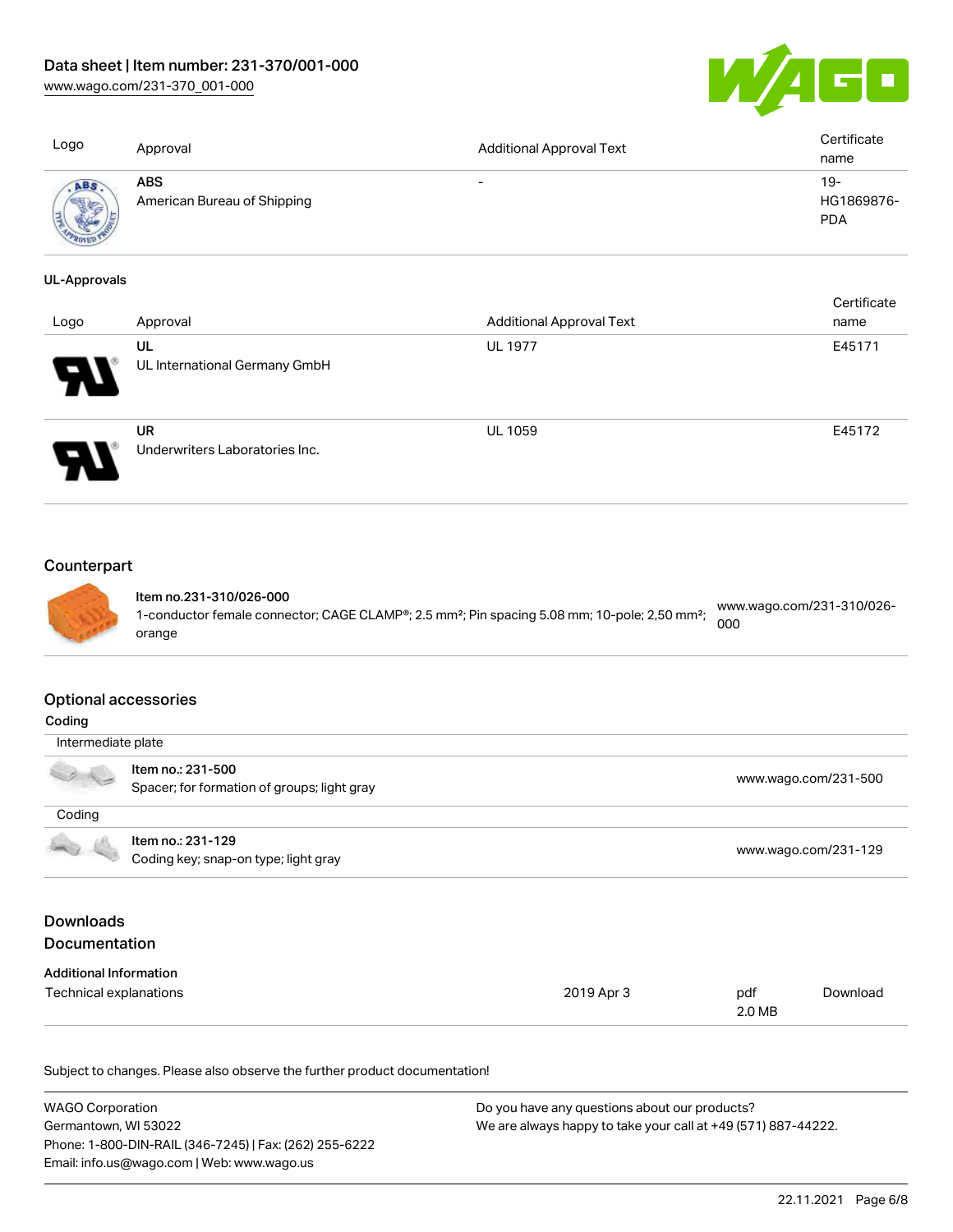

### CAD files

#### CAE data

| EPLAN Data Portal 231-370/001-000 | URL | Download |
|-----------------------------------|-----|----------|
| EPLAN Data Portal 231-370/001-000 | URL | Download |
| ZUKEN Portal 231-370/001-000      | URL | Download |
| -----                             |     |          |

#### PCB Design

| Symbol and Footprint 231-370/001-000                                                | URL | Download |
|-------------------------------------------------------------------------------------|-----|----------|
| CAx data for your PCB design, consisting of "schematic symbols and PCB footprints", |     |          |
| allow easy integration of the WAGO component into your development environment.     |     |          |

#### Supported formats:

- $\blacksquare$ Accel EDA 14 & 15
- $\blacksquare$ Altium 6 to current version
- $\blacksquare$ Cadence Allegro
- $\blacksquare$ **DesignSpark**
- $\blacksquare$ Eagle Libraries
- $\blacksquare$ KiCad
- $\blacksquare$ Mentor Graphics BoardStation
- $\blacksquare$ Mentor Graphics Design Architect
- $\blacksquare$ Mentor Graphics Design Expedition 99 and 2000
- $\blacksquare$ OrCAD 9.X PCB and Capture
- $\blacksquare$ PADS PowerPCB 3, 3.5, 4.X, and 5.X
- $\blacksquare$ PADS PowerPCB and PowerLogic 3.0
- $\blacksquare$ PCAD 2000, 2001, 2002, 2004, and 2006
- $\blacksquare$ Pulsonix 8.5 or newer
- $\blacksquare$ STL
- $\blacksquare$ 3D STEP
- $\blacksquare$ TARGET 3001!
- $\blacksquare$ View Logic ViewDraw
- $\blacksquare$ Quadcept
- П Zuken CadStar 3 and 4
- $\blacksquare$ Zuken CR-5000 and CR-8000

PCB Component Libraries (EDA), PCB CAD Library Ultra Librarian

Subject to changes. Please also observe the further product documentation!